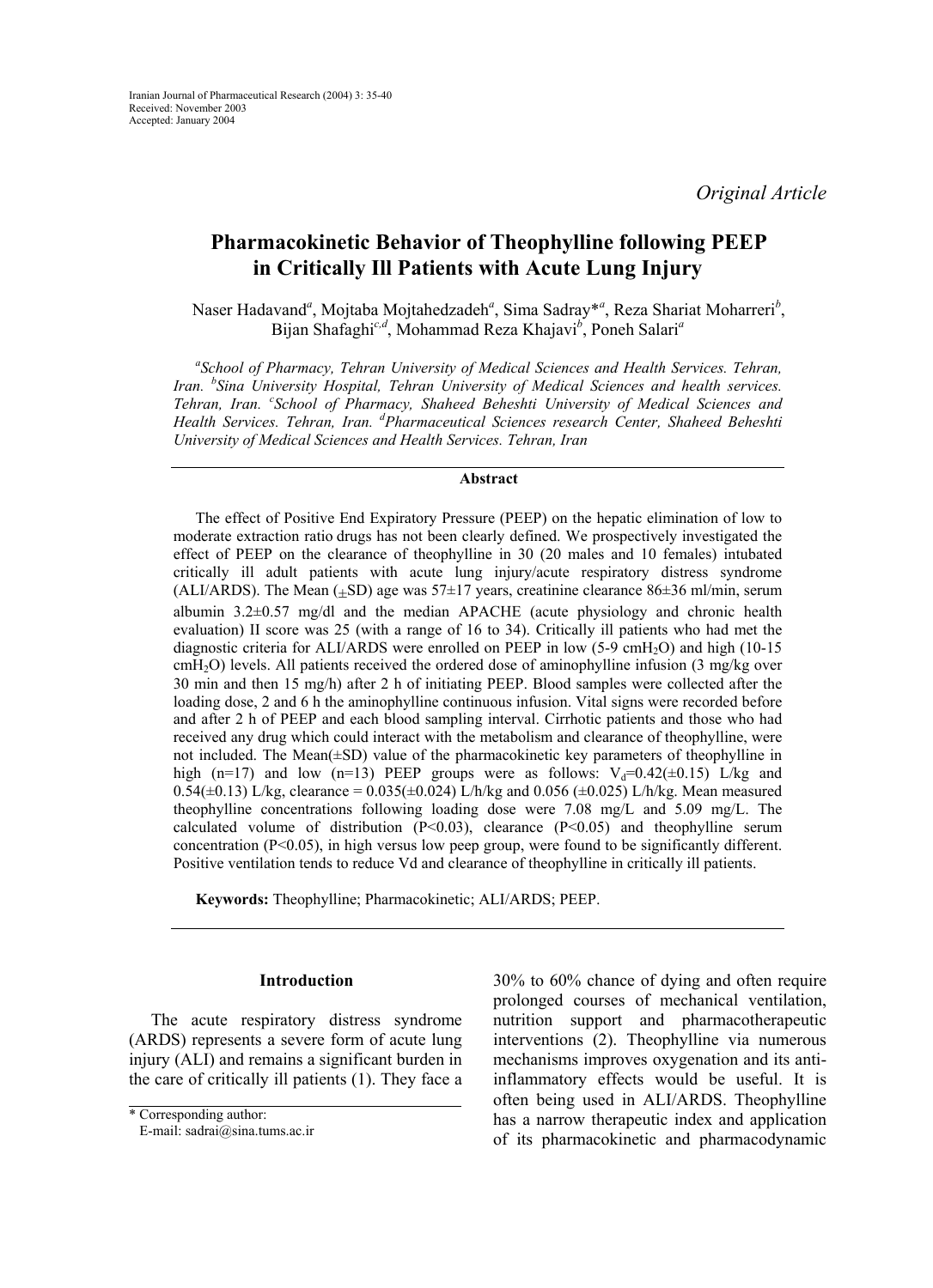information in conjunction with readily available serum assay has allowed theophylline to be used with improved efficacy and an acceptable risk of toxicity. Many factors such as age, tobacco, ethanol, drugs and some diseases can alter hepatic metabolism and clearance of theophylline (3-8). In patients with ALI/ARDS, mechanical ventilatory support with Positive End Expiratory Pressure (PEEP), can improve and increase oxygenation. This was first described by Ashbaugh et al (9) for use in these patients and remains a mainstay in its management. On the other hand, the use of mechanical ventilation and PEEP is a welldocumented cause of decrease in cardiac output and venous return (10, 11), decrease in right and left ventricular end-diastolic volume (12), drop in the mean arterial blood pressure (MAP), and central venous pressure (CVP), altered regional blood flow (13) decrease hepatic and renal blood flow, decrease in glomerular filtration rate (GFR), reduction in urine output and sodium excretion, as well as an increase in antidiuretic hormone (ADH) (14, 15). These diverse extrapulmonary effects may alter the disposition of several pharmacological agents. Richard et al (16), compared lidocaine pharmacokinetic, as a high hepatic-extracted drug, in critically ill patients before and after weaning from mechanical ventilation with a washout period of 48 h between mechanical and spontaneous ventilation. They found an increase in the peak and steady-state plasma concentration and a decrease in the clearance of patients on mechanical ventilation.

The aim of the present study was to determine the pharmacokinetic parameters of theophylline in critically ill patients with ALI/ARDS who required positive ventilation.

#### **Experimental**

This research was a prospective crosssectional study in which the pharmacokinetic characteristics of theophylline were investigated in 30 (20 male and 10 female) critically ill adult patients with ALI/ARDS, whom were admitted to a general intensive care unit (G-ICU) of a teaching referral hospital affiliated with the Tehran University of Medical Sciences. The study was approved by the investigational review board for human study. The diagnosis of ALI/ARDS was established according to the criteria reported previously by Ashbaugh et al (9) and was confirmed by the European-American Consensus Conference on ARDS (1). Patients were not on any medication affecting metabolism and clearance of theophylline. Those with established diagnosis of hepatic cirrhosis, renal failure requiring hemodialysis, hemoperfusion or peritoneal dialysis and congestive heart failure, were also excluded. Following 2 h of initiating PEEP (ranging from 5-15 cmH2O), aminophylline was administered intravenously (3 mg/kg over a 30 min infusion period by a microinfusion set as a loading dose and then 15 mg/h, by an infusion pump as a maintenance dose). This regimen is the most popular dosing regimen for the drug being used locally. For all patients, there were three sampling time to determine theophylline concentrations. The first was taken 5 min after the end of the loading dose. The second and third blood samples were taken 2 and 6 h into the maintenance dose. Vital signs and other physiological parameters were recorded at each sampling as well as before and 2 h after starting the PEEP. Paraclinical parameters such as arterial blood gas (ABG), serum electrolytes, creatinine, blood urea nitrogen (BUN), albumin, hemoglobin, glucose, red blood cell and white blood cell were measured before starting PEEP and at the time of taking the last blood sample. Samples were centrifuged and frozen at -30ºC until analysis.

The severity of the condition of each patient was characterized by using the Acute Physiology and Chronic Health Evaluation (APACHE II Score) (18). This score was calculated for each patient separately before starting PEEP and 8 h after PEEP. The ideal body weight (IBW) was calculated for each patient as described by Devine (19):

$$
IBW_{kg} = 50_{male} (45_{female}) + 2.3 (Height_{inch} - 60)
$$
  
(Equation 1)

After measurement of theophylline concentration in samples, theophylline Vd and clearance were calculated with Chiou equation for non steady-state situation (3), for each patient.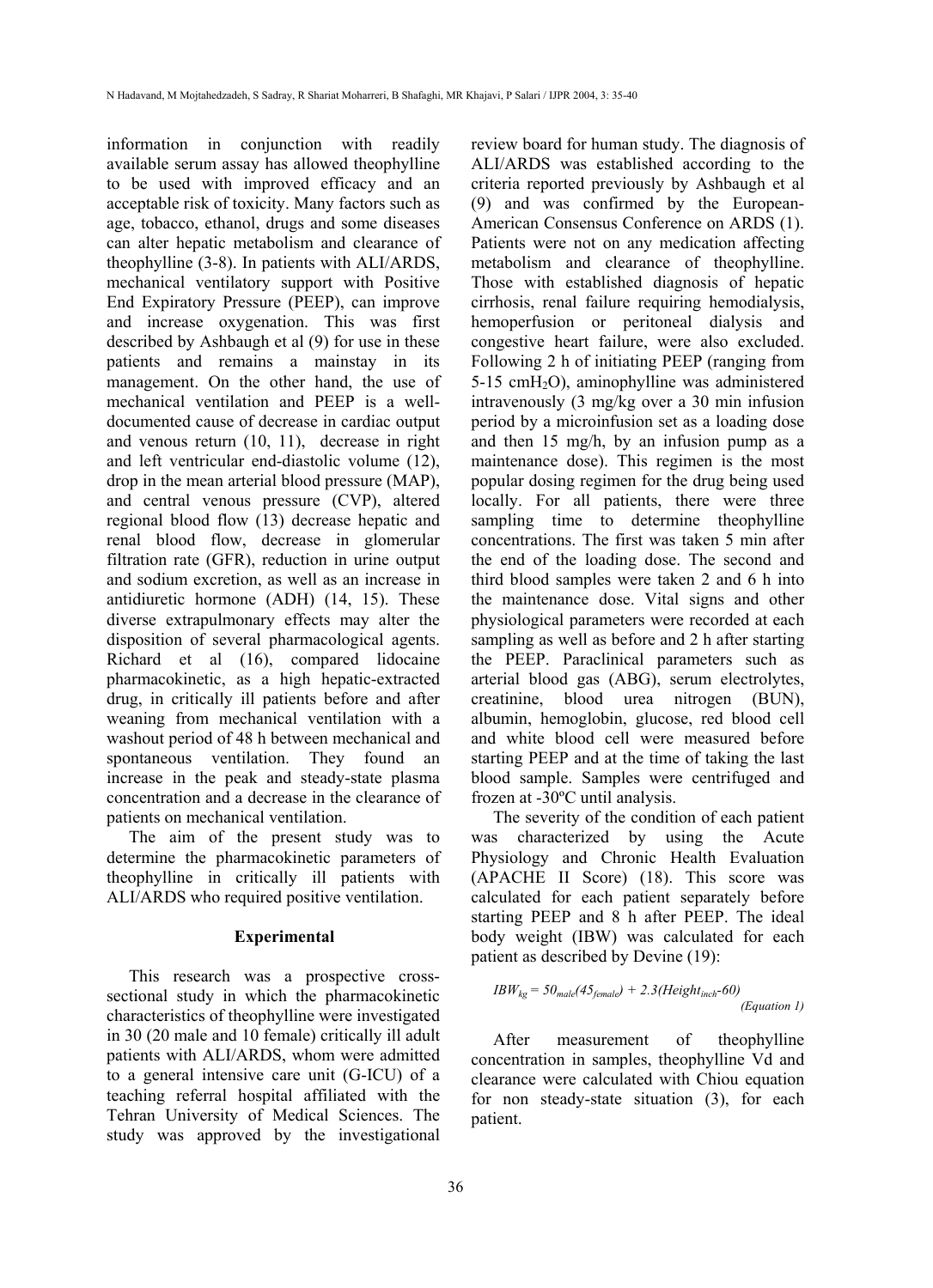$$
Cl_{(L/h)}=2Ro/(C_1+C_2)+2Vd(C_1-C_2)/(C_1+C_2)(t_2-t_1)
$$
\n(Equation 2)

These parameters were compared between patients in high and low PEEP groups.

#### *Serum theophylline quantification*

Theophylline serum concentrations were measured by a high performance liquid chromatography technique (Knauer HPLC: K-1500 mixing chamber, K-1001 high pressure pump, K-2600 Ultraviolet detector and Teknokroma C18 column) (17). Intra-assay and inter-assay coefficient of variation were <7% for serum concentrations, ranging from 1 to 20 µg/ml.

## *Statistical analysis*

Statistical significance was determined by using the student and paired student *t*-test. A P value less than 0.05 was considered statistically significant. The Statistical package for Social Sciences (SPSS version 11.5) was used for data analysis.

# **Results and Discussion**

A total of 35 patients meeting the inclusion criteria were enrolled in the study. Five of them were excluded due to inaccurate documentation of the time of drug infusion or blood sampling. The main clinical, laboratory and physiological parameters of the patients are shown in table 1.

The mean $\pm$ SD age was 57 $\pm$ 17 years, weight  $70.8 \pm 11.2$  kg, ideal body weight  $65 \pm 8$  kg, creatinine clearance 86±36 ml/min and serum albumin  $3.2 \pm 0.57$  mg/dl. There was no significant difference between these parameters in the two groups. The median for APACHE II score was 25 (with a range of 16-34).

Based on the patients ventilation and oxygenation profiles (e.g.  $PaO<sub>2</sub>/FiO<sub>2</sub>$ ,  $O<sub>2</sub>$  sat) they were divided as either low PEEP (5-9 cmH<sub>2</sub>O) or high PEEP  $(10-15 \text{ cmH}_2\text{O})$ .

**Table 1.** Demographic data of the patients took part in this study.

|                        | <b>MEAN</b> | SD  | <b>SEM</b> | <b>MAX</b> | МIN |
|------------------------|-------------|-----|------------|------------|-----|
| Age (years)            | 57          | 18  |            | 76         | 16  |
| Height (cm)            | 170.2       | 73  | 13         | 180        | 158 |
| Weight (kg)            | 71          |     |            | 90         | 50  |
| <b>APACHE II Score</b> | 25.3        | 5.6 | 10         | 34         | 16  |
| Serum Albumin (g/dl)   | 3.2         | 06  | 01         |            | 2.3 |

APACHE  $II =$  Acute Physiology and Chronic Health Evaluation Score II.

**Table 2**. Clinical and Para-clinical data of the patients took part in this study.

|            |       | Before           | After 2h         | After 8h         |
|------------|-------|------------------|------------------|------------------|
|            | Group | <b>PEEP</b>      | <b>PEEP</b>      | <b>PEEP</b>      |
|            |       | (Mean±SD)        | $(Mean \pm SD)$  | $(Mean \pm SD)$  |
| MAP(mm Hg) | HP    | $102 \pm 16$     | $85 \pm 18*$     | $93 \pm 15$      |
|            | LP.   | $101 \pm 15$     | 96±19            | $98 \pm 16$      |
| HR(bpm)    | HP    | $99 \pm 17$      | $111 \pm 16*$    | $107 \pm 14*$    |
|            | LP.   | $87 + 22$        | $93 \pm 21$      | 89±19            |
| pH         | HP    | $7.37 \pm 0.091$ | $7.35 \pm 0.087$ | $7.39 \pm 0.062$ |
|            | LP.   | $7.43 \pm 0.088$ | $7.38 \pm 0.070$ | $7.37 \pm 0.12$  |

 $HP = High PEEP$ ;  $LP = Low PEEP$ ;  $PEEP = positive$  end expiratory pressure, MAP = mean arterial pressure; HR = heart rate per minute;  $PH =$ arterial blood acidity; \*= $P \le 0.05$ statistically different between high and low PEEP

Seventeen patients (57%) were on high PEEP, and thirteen patients (43%) had a low PEEP mechanical ventilation mode.

While a decrease in MAP, 2 h after PEEP was noted in both groups, it was more significant in the high PEEP group.

Clinical and paraclinical parameters of patients are shown in table 2.

Body temperature, serum creatinine, creatinine clearance, and serum albumin and pH of patients in the high and low PEEP groups were not significantly different (p>0.05 repeated measure analysis of variance test). In contrast, there was a significant difference in the serum concentration, volume of distribution and clearance of theophylline between the two groups.

Pharmacokinetic parameters of theophylline in patients under study are presented in table 3.

The aim of this study was to investigate the possibility of a pharmacokinetic interaction between PEEP and theophylline, following the concurrent use of PEEP and continuous infusion of theophylline in critically ill patients with ALI and ARDS. Several studies have reported the potential effect of PEEP on the

**Table 3**. Statistical description of the pharmacokinetic parameters of theophylline in the patients took part in this study.

|                                                     | HP group           | $LP$ group        | All patients      |  |  |
|-----------------------------------------------------|--------------------|-------------------|-------------------|--|--|
|                                                     | $(Mean \pm SD)$    | $(Mean \pm SD)$   | $(Mean \pm SD)$   |  |  |
| Vd(L/Kg)                                            | $0.42 \pm 0.15*$   | $0.54 \pm 0.13$   | $0.47 \pm 0.15$   |  |  |
| CL(L/h/kg)                                          | $0.035 \pm 0.024*$ | $0.056 \pm 0.025$ | $0.044 \pm 0.026$ |  |  |
| Cl(mg/L)                                            | $7.08 \pm 3.23*$   | $5.09 \pm 1.30$   | $6.22 \pm 2.73$   |  |  |
| C2(mg/L)                                            | $6.27 \pm 3.48$    | $4.35 \pm 1.49$   | 5.43 $\pm 2.92$   |  |  |
| C3(mg/L)                                            | $6.24 \pm 3.50^*$  | $3.98 \pm 1.04$   | $5.26 \pm 2.92$   |  |  |
| HP=high PEEP group; LP=low PEEP group; Vd=Volume of |                    |                   |                   |  |  |

distribution; CL=clearance; C1=theophylline plasma concentration after loading dose; C2=theophylline plasma concentration after 2h of maintenance dose; C3=theophylline plasma concentration after 6h of maintenance dose; \*=P<0.05 statistically different between high and low PEEP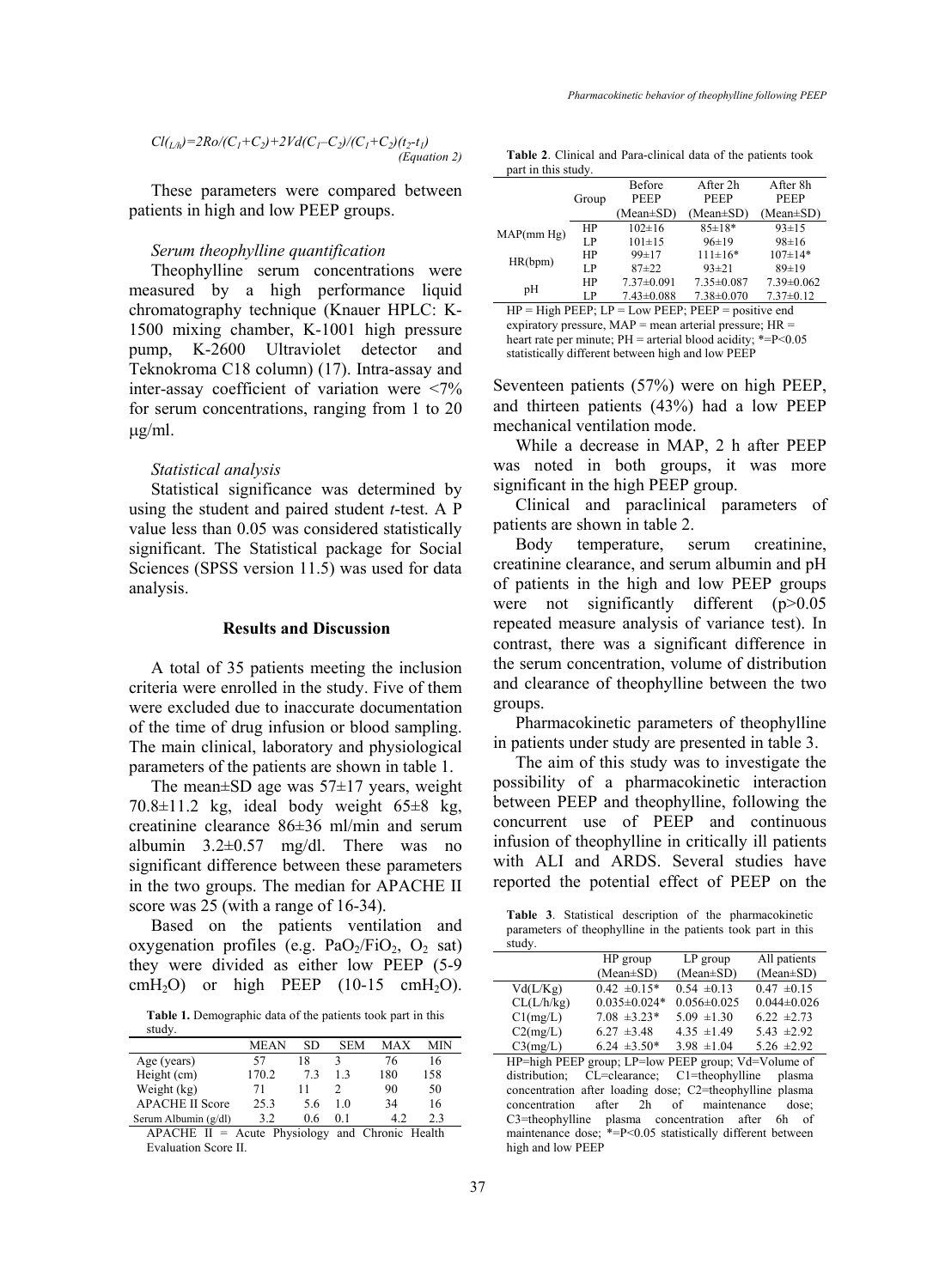pharmacokinetic of high extraction ratio and drugs excreted in the urine.

Richard et al (16), compared lidocaine pharmacokinetic as a high hepatic-extracted drug in critically ill patients before and after weaning from mechanical ventilation. They found an increase in the peak and steady-state plasma concentration and a decrease in the clearance of patients on mechanical ventilation. The volume of distribution, however, did not change significantly.

Lugo and Hernardez (20) have studied the relationship between hemodynamic measures and pharmacokinetic behavior of amikacin in 30 critically ill septic patients. They found a poor, but significant, relationship between the use of PEEP mode of ventilation and  $V_d$  $(r^2=0.29, p=0.002)$ . A similar result was reported, regarding the clearance of amikacin and application of PEEP  $(r^2=0.39)$  and  $p=0.0001$ ).

Theophylline has a low to moderate extracted ratio which is primarily metabolized in the liver by the cytochrome P-450 enzyme system. Since the theophylline metabolism is dependent on the integrity of the liver and on hepatic blood flow (21), many factors such as gender, age, diet, obesity, cigarette smoking, within-subject variability, drugs and concurrent diseases (e.g. cirrhosis, congestive heart failure, infections, thyroid diseases, cystic fibrosis, down syndrome and hypoxemia) can alter hepatic metabolism, clearance, volume of distribution and serum concentration of theophylline (3-4, 22-25). We decided to evaluate the effect of PEEP on the theophylline pharmacokinetic in our groups of critically ill patients.

In this study, the mean±SD peak theophylline serum concentration after the loading dose in high PEEP group was 7.08±3.23 mg/L, which was significantly greater than the value of  $5.09 \pm 1.30$  mg/L in the low PEEP group (P<0.05).  $V_d$  was 0.42±0.15 L/kg in the high PEEP and  $0.54\pm0.13$  L/kg in the low PEEP group  $(p<0.03)$ . These differences are probably related to the extrapulmonary effects of PEEP on the circulated blood volume. The use of positive end expiratory pressure in mechanical ventilation is a well-documented cause of reduction in the cardiac index, cardiac output and venous return (10, 11), decrease in right and left ventricular end-diastolic volume (12), drop in the mean arterial blood pressure (MAP) and central venous pressure (CVP), decrease in hepatic and renal blood flow, glomerular filtration rate and urine output (14-15, 26), altered regional blood flow such as skeletal muscles, brain, small intestine and fat-free tissues, due to a MAP decreased (13). These effects are directly related to the amount of PEEP.

Mulla et al (24) determined the population pharmacokinetic of theophylline during the extracorporeal membrane oxygenation (ECMO) in term neonates and children. They concluded that an increase in the  $V_d$  and a decrease in the clearance of theophylline, are probably related to the expanded circulating volume during ECMO and altered renal and hepatic physiology.

Theophylline distributes into the fat-free tissues and body water. Its mean volume of distribution in adults is 0.45 L/kg (0.35-0.7 L/kg). The volume of distribution increases linearly with the total body weight in both nonobese and obese subjects. Theophylline binds approximately 40% to plasma proteins, predominantly albumin. Protein binding reduces as the pH decreases and the temperature rises. Each 0.10 unit decrease in pH decreases theophylline binding by 4% and increases the apparent volume of distribution by 0.2 L/kg. Alterations in the theophylline protein binding have been reported in critically ill adult patients, ventilated mechanically. This may also occur with acid/base disturbances, hypoxemia, cirrhosis, protein-calorie malnutrition, and in pregnant women (3). Albumin generates an oncotic pressure because of its high molecular weight. Hypoalbuminemia may cause a shift of body fluid from the intravascular to the extravascular space by decreasing the oncotic pressure.

In this study there was no difference between the mean serum albumin levels, arterial pH, total weight, ideal body weight, body temperature, and creatinine clearance in low and high PEEP groups. The mean serum albumin levels in all patients were 3.25±0.59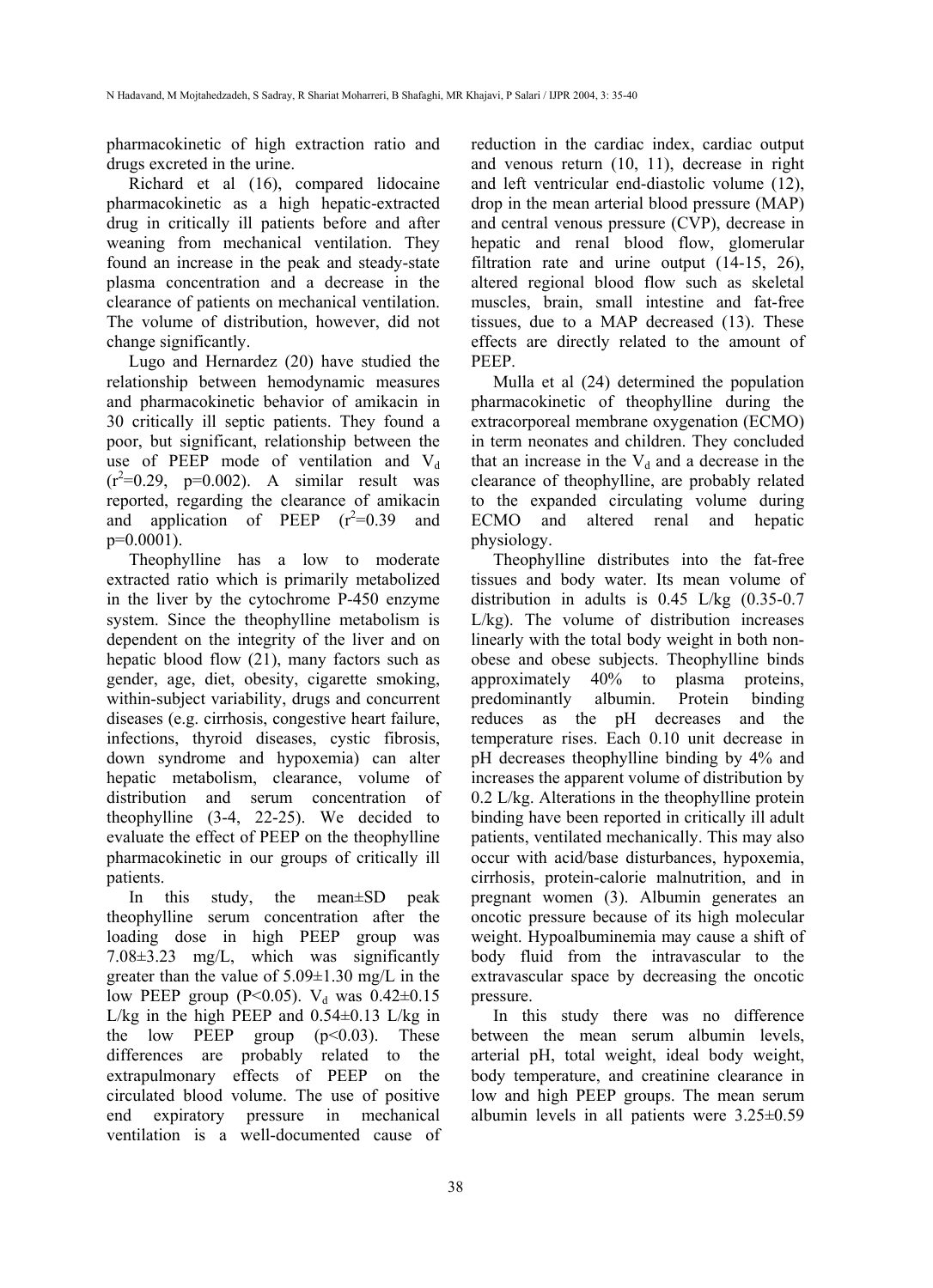mg/dL, which was a little less than the lower normal limit  $(3.3-4.5 \text{ g/dL})$ .

In a previous report on theophylline pharmacokinetic in the Iranian critically ill patients receiving similar doses, it was shown that the theophylline serum level was less than the therapeutic levels, averaging between 2.5- 7.5 mg/L (27). In this study, except for three patients in the high PEEP group, whom had theophylline levels within the therapeutic range (14.6, 12.2 and 10.1 mg/L), the rest of the levels were sub-therapeutic (2.2-8.3mg/L). The usual theophylline loading dose of 6 mg/kg and a maintenance dose of 30-60 mg/h (0.6 mg/kg/h) seems to cause numerous cardiovascular and neurological adverse effects in our patients, usually not receiving more than half of the recommended doses.

The effects of PEEP, especially reduction of the MAP and hepatic blood flow, may be the cause of clearance reductions. In the current study the high PEEP group had a significantly larger decrease in MAP after 2 h PEEP.

The mean±SD theophylline clearance in patients on high PEEP was 0.035±0.024 L/h/kg, which was lower than that of the low PEEP group,  $0.056 \pm 0.025$  L/h/kg (p<0.05). Theophylline clearance in healthy adult is about  $0.039$  (0.016-0.062) L/h/kg (3).

Brienza et al. (28), in an animal study, showed that the total venous return decreases with PEEP. It is likely that liver plays an important role in this response, either through the development of an increase in venous resistance or an increase in the venous backpressure at the outflow end of the liver. Hepatic arterial flow is also decreased selectively by the application of PEEP, and PEEP on liver hemodynamic, decreased portal vein flow and caused an increase in the liver venous resistance, The reduction in portal venous flow was related to an increase in the backpressure in order to increase the liver venous resistance which may cause blood pooling in the splanchich compartment and a decreased venous return through the liver.

Factors in critically ill patients which may affect the drug's clearance are: patient hemodynamic status, vasopressor usage, and cardiopulmorary by-pass (29-30). Disease states in ICU patients such as burns, trauma and hyperdynamic septic shock increase drug clearance (29-35).

The severity of illness in critically ill patients in the present study was summarized in APACHE score and had no relationship with  $V_d$ and clearance of aminophylline. The mean APACHE score was 27.2 in the high and 22.9 in the low PEEP groups.

We conclude that the pharmacokinetic behavior of theophylline, which is predominantly eliminated through the liver, seems to be substantially affected by using the positive mechanical ventilation. Close therapeutic drug monitoring could minimize possible adverse reactions and toxicity of theophylline, especially for critically ill patients in the intensive care unit.

## **Acknowledgements**

The authors gratefully acknowledge the staff of the ICU and blood bank of the Sina hospital for their consideration and cooperation during this study.

#### **References**

- (1) Ware LB and Matthay MA. The acute respiratory distress syndrome. *N. Engl. J. Med.* (2000) 342: 1334-1349
- (2) Brower RD, Ware LB and Berthiaume Y. Treatment of ARDS. *Chest* (2001) 120: 1247-1267
- (3) Edwards DJ, Zarowitz BJ and Slavghter RL. Theophylline. In: Evans WE, Schentag JJ and Jusko WJ. (Eds) *Applied Pharmacokinetics.* 3rd Ed. U.S.A.(1995) 13: 1-37
- (4) Upton RA. Pharmacokinetic interactions between theophylline and other medication (Part I). *Clin. Pharmacokinetic.* (1991) 20: 66-80
- (5) Jusko WJ. Factors affecting theophylline clearances. *J. Pharm. Sci.* (1979) 68: 1358-66.
- (6) Reigelman S. Factors affecting the pharmacokinetics of theophylline. *Eur. J. Respir. Dis.* (1980) 61: 67-82
- (7) Richer M. Hypoxia, arterial pH and theophylline disposition. *Clin. Pharmacokinet.* (1993) 25: 283-99
- (8) Casner PR, Reilly R and Ho H. A randomized controlled trial of computerized pharmacokinetics theophylline dosing versus empiric physician dosing. *Clin. Pharmacol. Ther.* (1993) 53: 684-90
- (9) Ashbaugh DG, Bigelow DB, Petty TL and Levine BE. Acute respiratory distress in adults. *Lancet* (1967) 2: 319-323
- (10) Qvist J, Pontoppidan H, Wilson RS, Lowerstein E and Laver MB. Hemodynamic Responses to Mechanical Ventilation with PEEP. *Anesthesiology* (1975) 42: 45-5